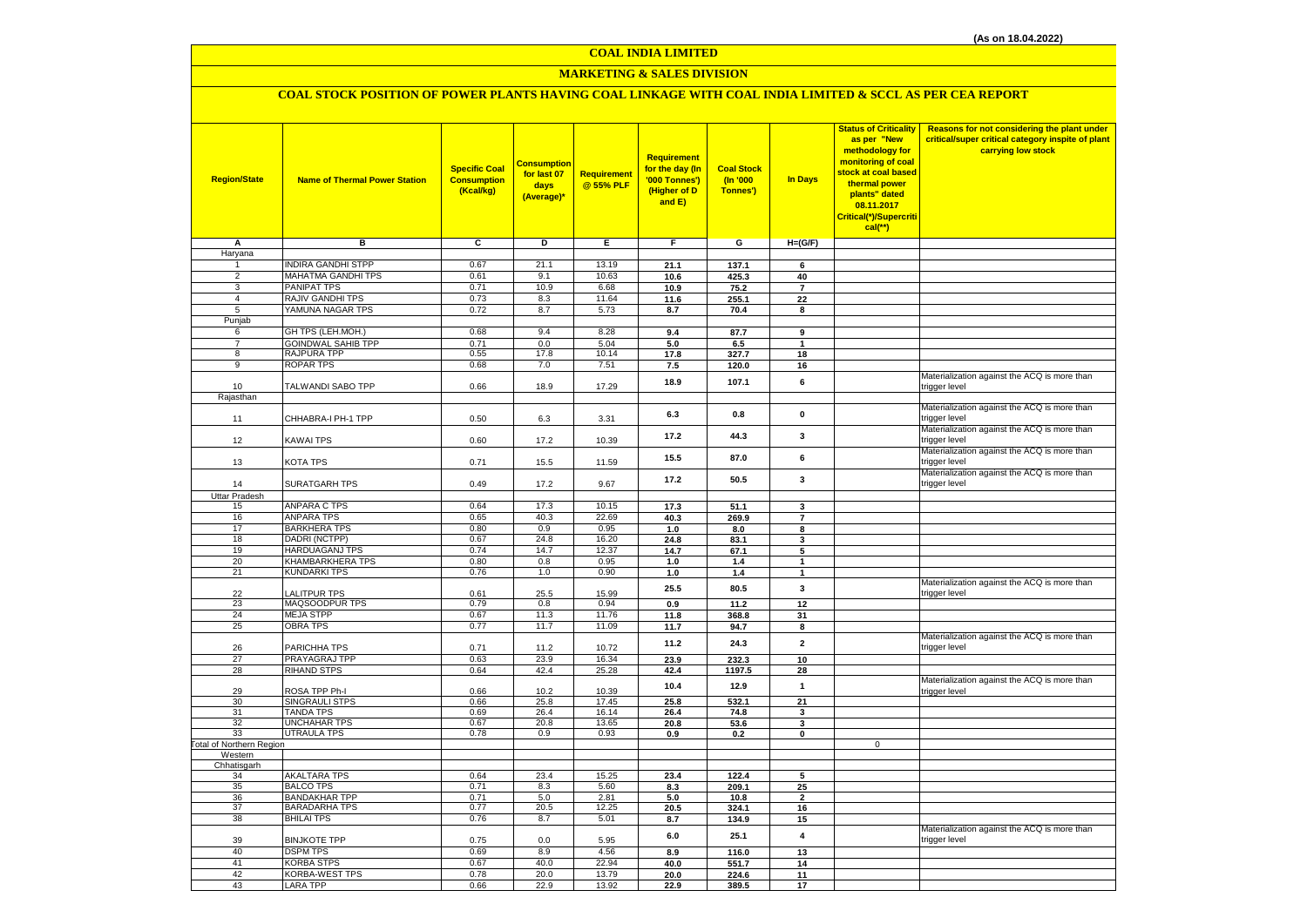### **MARKETING & SALES DIVISION**

### **COAL STOCK POSITION OF POWER PLANTS HAVING COAL LINKAGE WITH COAL INDIA LIMITED & SCCL AS PER CEA REPORT**

| <b>Region/State</b>                | <b>Name of Thermal Power Station</b>     | <b>Specific Coal</b><br><b>Consumption</b><br>(Kcal/kg) | <mark>Consumption</mark><br>for last 07<br>days<br>(Average)* | <b>Requirement</b><br>@ 55% PLF | <b>Requirement</b><br>for the day (In<br>'000 Tonnes')<br>(Higher of D<br>and E) | <b>Coal Stock</b><br>(In '000<br>Tonnes') | <b>In Days</b>                | <b>Status of Criticality</b><br>as per "New<br>methodology for<br>monitoring of coal<br>stock at coal based<br>thermal power<br>plants" dated<br>08.11.2017<br>Critical(*)/Supercriti<br>$cal$ (**) | Reasons for not considering the plant under<br>critical/super critical category inspite of plant<br>carrying low stock |
|------------------------------------|------------------------------------------|---------------------------------------------------------|---------------------------------------------------------------|---------------------------------|----------------------------------------------------------------------------------|-------------------------------------------|-------------------------------|-----------------------------------------------------------------------------------------------------------------------------------------------------------------------------------------------------|------------------------------------------------------------------------------------------------------------------------|
| А                                  | в                                        | c                                                       | Þ                                                             | Е                               | F                                                                                | G                                         | $H=(G/F)$                     |                                                                                                                                                                                                     |                                                                                                                        |
|                                    |                                          |                                                         |                                                               |                                 | 6.3                                                                              | 4.1                                       | $\mathbf{1}$                  |                                                                                                                                                                                                     | Materialization against the ACQ is more than                                                                           |
| 44                                 | <b>NAWAPARA TPP</b>                      | 0.79                                                    | 0.0                                                           | 6.28                            |                                                                                  |                                           |                               |                                                                                                                                                                                                     | trigger level                                                                                                          |
| 45                                 | <b>PATHADI TPP</b>                       | 0.65                                                    | 6.8                                                           | 5.18                            | 6.8                                                                              | 42.8                                      | 6                             |                                                                                                                                                                                                     |                                                                                                                        |
| 46                                 | SIPAT STPS                               | 0.68                                                    | 29.4                                                          | 26.62                           | 29.4                                                                             | 573.5                                     | 20                            |                                                                                                                                                                                                     |                                                                                                                        |
| 47                                 | <b>TAMNAR TPP</b>                        | 0.84                                                    | 29.2                                                          | 26.52                           | 29.2                                                                             | 175.5                                     | 6                             |                                                                                                                                                                                                     | Materialization against the ACQ is more than<br>trigger level                                                          |
| 48                                 | <b>JCHPINDA TPP</b>                      | 0.75                                                    | 24.9                                                          | 14.22                           | 24.9                                                                             | 140.5                                     | 6                             |                                                                                                                                                                                                     | Materialization against the ACQ is more than                                                                           |
| Gujarat                            |                                          |                                                         |                                                               |                                 |                                                                                  |                                           |                               |                                                                                                                                                                                                     | trigger level                                                                                                          |
|                                    |                                          |                                                         |                                                               |                                 | 8.8                                                                              | 105.0                                     | 12                            |                                                                                                                                                                                                     | Materialization against the ACQ is more than                                                                           |
| 49                                 | <b>GANDHI NAGAR TPS</b>                  | 0.69                                                    | 8.8                                                           | 5.71                            |                                                                                  |                                           |                               |                                                                                                                                                                                                     | trigger level                                                                                                          |
| 50                                 | SABARMATI (D-F STATIONS)                 | 0.57                                                    | 4.6                                                           | 2.74                            | 4.6                                                                              | 33.7                                      | #REF!                         |                                                                                                                                                                                                     | Materialization against the ACQ is more than                                                                           |
| 51                                 | UKAI TPS                                 | 0.67                                                    | 15.4                                                          | 9.85                            | 15.4                                                                             | 59.0                                      | $\overline{\mathbf{4}}$       |                                                                                                                                                                                                     | trigger level                                                                                                          |
| 52                                 | <b>WANAKBORI TPS</b>                     | 0.67                                                    | 27.0                                                          | 20.22                           | 27.0                                                                             | 159.9                                     | 6                             |                                                                                                                                                                                                     | Materialization against the ACQ is more than<br>trigger level                                                          |
| Madhya Pradesh                     |                                          |                                                         |                                                               |                                 |                                                                                  |                                           |                               |                                                                                                                                                                                                     |                                                                                                                        |
| 53<br>54                           | AMARKANTAK EXT TPS<br><b>ANUPPUR TPP</b> | 0.65                                                    | 3.2<br>16.6                                                   | 1.80<br>10.31                   | 3.2                                                                              | 49.2                                      | 16                            |                                                                                                                                                                                                     |                                                                                                                        |
| 55                                 | <b>BINA TPS</b>                          | 0.65<br>0.74                                            | 5.7                                                           | 4.88                            | 16.6<br>5.7                                                                      | 327.0<br>21.9                             | 20<br>$\overline{\mathbf{4}}$ |                                                                                                                                                                                                     |                                                                                                                        |
|                                    |                                          |                                                         |                                                               |                                 |                                                                                  |                                           | 3                             |                                                                                                                                                                                                     | Materialization against the ACQ is more than                                                                           |
| 56                                 | GADARWARA TPP                            | 0.66                                                    | 18.8                                                          | 13.93                           | 18.8                                                                             | 48.5                                      |                               |                                                                                                                                                                                                     | trigger level<br>Materialization against the ACQ is more than                                                          |
| 57                                 | KHARGONE STPP                            | 0.60                                                    | 7.8                                                           | 10.45                           | 10.4                                                                             | 190.3                                     | 18                            |                                                                                                                                                                                                     | trigger level                                                                                                          |
| 58                                 | SANJAY GANDHI TPS                        | 0.82                                                    | 14.6                                                          | 14.57                           | 14.6                                                                             | 34.7                                      | $\overline{\mathbf{2}}$       |                                                                                                                                                                                                     | Non payment of dues                                                                                                    |
| 59                                 | SATPURA TPS                              | 0.67                                                    | 7.6                                                           | 11.79                           | 11.8                                                                             | 48.9                                      | 4                             |                                                                                                                                                                                                     | Non Payment of Dues                                                                                                    |
| 60<br>61                           | <b>SEIONI TPP</b><br>SHREE SINGAJI TPP   | 0.64<br>0.71                                            | 9.3<br>31.2                                                   | 5.06<br>23.50                   | 9.3<br>31.2                                                                      | 51.1<br>147.1                             | 5<br>5                        |                                                                                                                                                                                                     | Non Payment of Dues                                                                                                    |
| 62                                 | <b>VINDHYACHAL STPS</b>                  | 0.69                                                    | 61.3                                                          | 43.60                           | 61.3                                                                             | 1617.4                                    | 26                            |                                                                                                                                                                                                     |                                                                                                                        |
| Maharashtra                        |                                          |                                                         |                                                               |                                 |                                                                                  |                                           |                               |                                                                                                                                                                                                     |                                                                                                                        |
|                                    |                                          |                                                         |                                                               |                                 | 20.2                                                                             | 75.3                                      | $\overline{\mathbf{4}}$       |                                                                                                                                                                                                     | Materialization against the ACQ is more than                                                                           |
| 63<br>64                           | AMRAVATI TPS<br><b>BHUSAWAL TPS</b>      | 0.62<br>0.72                                            | 20.2<br>18.3                                                  | 11.07<br>11.44                  | 18.3                                                                             | 21.0                                      | $\blacktriangleleft$          |                                                                                                                                                                                                     | trigger level<br>Non payment of dues                                                                                   |
| 65                                 | <b>BUTIBORI TPP</b>                      | 0.67                                                    | 0.0                                                           | 5.31                            | 5.3                                                                              | 59.7                                      | 11                            |                                                                                                                                                                                                     |                                                                                                                        |
| 66                                 | CHANDRAPUR(MAHARASHTRA) STPS             | 0.78                                                    | 40.1                                                          | 30.17                           | 40.1                                                                             | 300.6                                     | $\overline{7}$                |                                                                                                                                                                                                     | Non payment of dues                                                                                                    |
|                                    |                                          |                                                         |                                                               |                                 | 5.9                                                                              | 0.7                                       | $\pmb{0}$                     |                                                                                                                                                                                                     | Materialization against the ACQ is more than                                                                           |
| 67                                 | DAHANU TPS                               | 0.62                                                    | 5.9                                                           | 4.09                            |                                                                                  |                                           |                               |                                                                                                                                                                                                     | trigger level                                                                                                          |
| 68                                 | DHARIWAL TPP                             | 0.67                                                    | 8.3                                                           | 5.34                            | 8.3                                                                              | 76.1                                      | 9                             |                                                                                                                                                                                                     | Materialization against the ACQ is more than<br>trigger level                                                          |
| 69                                 | <b>GMR WARORA TPS</b>                    | 0.67                                                    | 8.9                                                           | 5.29                            | 8.9                                                                              | 42.2                                      | 5                             |                                                                                                                                                                                                     | Materialization against the ACQ is more than<br>trigger level                                                          |
| 70                                 | KHAPARKHEDA TPS                          | 0.89                                                    | 21.0                                                          | 15.72                           | 21.0                                                                             | 117.8                                     | 6                             |                                                                                                                                                                                                     |                                                                                                                        |
| 71<br>72                           | KORADI TPS<br><b>MAUDA TPS</b>           | 0.76<br>0.70                                            | 22.8<br>29.5                                                  | 22.08<br>21.29                  | 22.8<br>29.5                                                                     | 97.4<br>60.1                              | 4<br>$\mathbf{2}$             |                                                                                                                                                                                                     | Non payment of dues                                                                                                    |
| 73                                 | <b>NASIK TPS</b>                         | 0.81                                                    | 5.9                                                           | 6.72                            | 6.7                                                                              | 9.6                                       | $\mathbf{1}$                  |                                                                                                                                                                                                     | Non payment of dues                                                                                                    |
| 74                                 | <b>PARAS TPS</b>                         | 0.74                                                    | 7.8                                                           | 4.90                            | 7.8                                                                              | 30.1                                      | 4                             |                                                                                                                                                                                                     | Non payment of dues                                                                                                    |
| 75                                 | <b>PARLITPS</b>                          | 0.67                                                    | 8.4                                                           | 6.65                            | 8.4                                                                              | 43.6                                      | 5                             |                                                                                                                                                                                                     | Non payment of dues                                                                                                    |
| 76                                 | <b>SOLAPUR STPS</b>                      | 0.56                                                    | 10.5                                                          | 9.73                            | 10.5                                                                             | 46.2                                      | $\overline{4}$                |                                                                                                                                                                                                     | Materialization against the ACQ is more than<br>trigger level                                                          |
| 77                                 | <b>TIRORA TPS</b>                        | 0.66                                                    | 48.0                                                          | 28.73                           | 48.0                                                                             | 206.9                                     | $\overline{\mathbf{4}}$       |                                                                                                                                                                                                     | Materialization against the ACQ is more than<br>trigger level                                                          |
| 78                                 | WARDHA WARORA TPP                        | 0.66                                                    | 4.8                                                           | 4.71                            | 4.8                                                                              | 129.4                                     | 27                            |                                                                                                                                                                                                     |                                                                                                                        |
| otal of Western Region<br>Southern |                                          |                                                         |                                                               |                                 |                                                                                  |                                           |                               | $\mathbf 0$                                                                                                                                                                                         |                                                                                                                        |
| Andhra Pradesh                     |                                          |                                                         |                                                               |                                 |                                                                                  |                                           |                               |                                                                                                                                                                                                     |                                                                                                                        |
| 79                                 | DAMODARAM SANJEEVAIAH TPS                | 0.66                                                    | 10.3                                                          | 13.85                           | 13.8                                                                             | 110.3                                     | 8                             |                                                                                                                                                                                                     | Materialization against the ACQ is more than<br>trigger level                                                          |
| 80                                 | Dr. N.TATA RAO TPS                       | 0.77                                                    | 29.9                                                          | 17.90                           | 29.9                                                                             | 63.5                                      | $\overline{\mathbf{2}}$       |                                                                                                                                                                                                     | Materialization against the ACQ is more than<br>trigger level                                                          |
| 81                                 | PAINAMPURAM TPP                          | 0.59                                                    | 18.4                                                          | 10.21                           | 18.4                                                                             | 109.1                                     | 6                             |                                                                                                                                                                                                     |                                                                                                                        |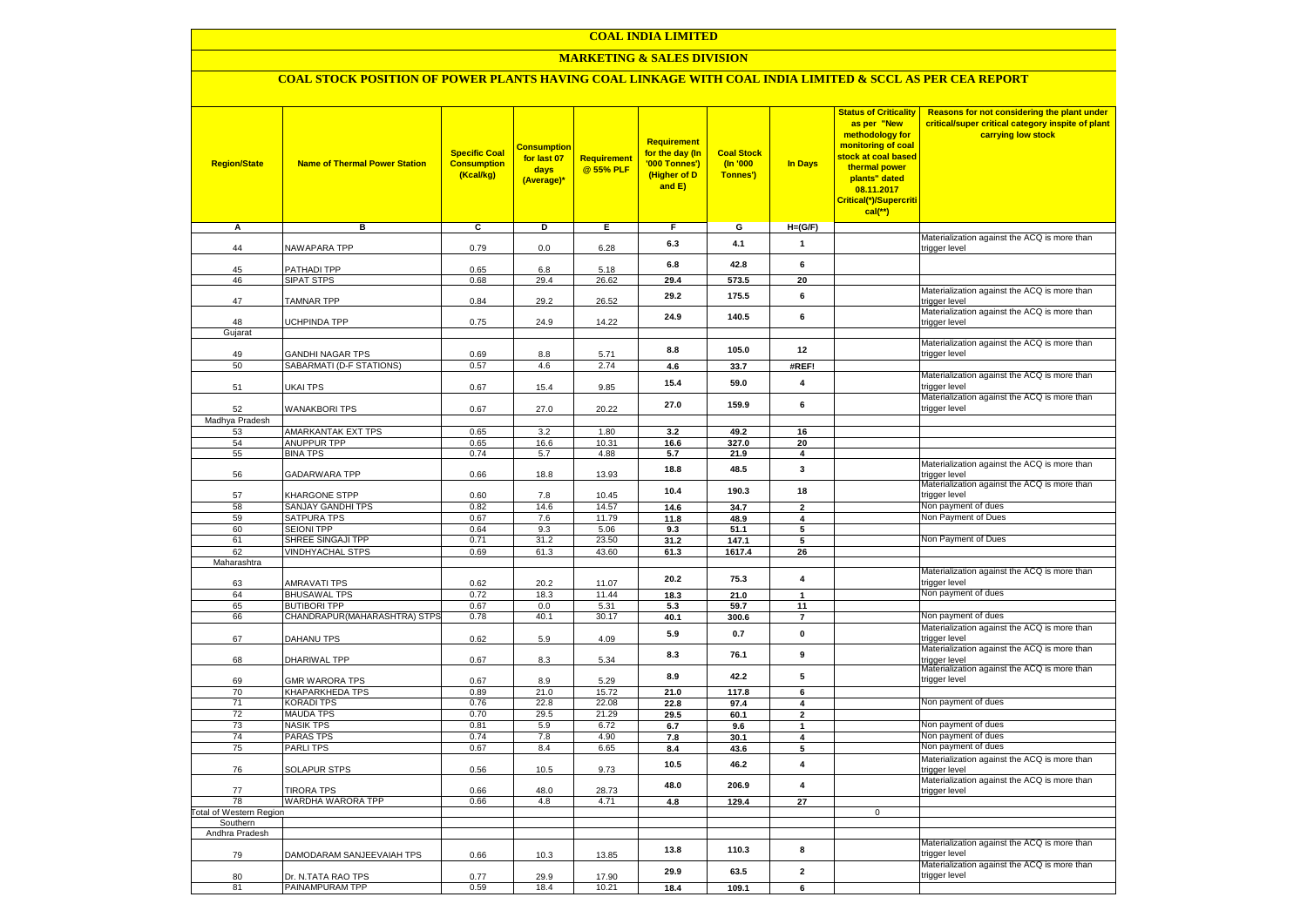### **MARKETING & SALES DIVISION**

# **COAL STOCK POSITION OF POWER PLANTS HAVING COAL LINKAGE WITH COAL INDIA LIMITED & SCCL AS PER CEA REPORT**

| <b>Region/State</b>             | <b>Name of Thermal Power Station</b>               | <b>Specific Coal</b><br><b>Consumption</b><br>(Kcal/kg) | <b>Consumption</b><br>for last 07<br>days<br>(Average)* | <b>Requirement</b><br>@ 55% PLF | <b>Requirement</b><br>for the day (In<br>'000 Tonnes')<br>(Higher of D<br>and E) | <b>Coal Stock</b><br>$($ ln '000<br>Tonnes') | In Days                          | <b>Status of Criticality</b><br>as per "New<br>methodology for<br>monitoring of coal<br>stock at coal based<br>thermal power<br>plants" dated<br>08.11.2017<br>Critical(*)/Supercriti<br>$cal$ (**) | Reasons for not considering the plant under<br>critical/super critical category inspite of plant<br>carrying low stock |
|---------------------------------|----------------------------------------------------|---------------------------------------------------------|---------------------------------------------------------|---------------------------------|----------------------------------------------------------------------------------|----------------------------------------------|----------------------------------|-----------------------------------------------------------------------------------------------------------------------------------------------------------------------------------------------------|------------------------------------------------------------------------------------------------------------------------|
| A                               | в                                                  | c                                                       | D                                                       | Е                               | F.                                                                               | G                                            | $H=(G/F)$                        |                                                                                                                                                                                                     |                                                                                                                        |
| 82                              | RAYALASEEMA TPS                                    | 0.76                                                    | 19.6                                                    | 16.60                           | 19.6                                                                             | 51.9                                         | 3                                |                                                                                                                                                                                                     | Materialization against the ACQ is more than                                                                           |
| 83                              | SIMHADRI                                           | 0.78                                                    | 30.8                                                    | 20.54                           | 30.8                                                                             | 192.4                                        | 6                                |                                                                                                                                                                                                     | trigger level                                                                                                          |
|                                 |                                                    |                                                         |                                                         |                                 |                                                                                  |                                              |                                  |                                                                                                                                                                                                     | Materialization against the ACQ is more than                                                                           |
| 84                              | <b>SGPL TPP</b>                                    | 0.53                                                    | 17.2                                                    | 9.26                            | 17.2                                                                             | 28.6                                         | $\overline{2}$                   |                                                                                                                                                                                                     | trigger level                                                                                                          |
| 85<br>Karnataka                 | <b>VIZAG TPP</b>                                   | 0.67                                                    | 7.2                                                     | 9.20                            | 9.2                                                                              | 51.1                                         | 6                                |                                                                                                                                                                                                     |                                                                                                                        |
|                                 |                                                    |                                                         |                                                         |                                 |                                                                                  |                                              |                                  |                                                                                                                                                                                                     | Materialization against the ACQ is more than                                                                           |
| 86                              | <b>BELLARY TPS</b>                                 | 0.63                                                    | 13.5                                                    | 14.23                           | 14.2                                                                             | 72.0                                         | 5                                |                                                                                                                                                                                                     | trigger level                                                                                                          |
| 87                              | KUDGI STPP                                         | 0.63                                                    | 20.5                                                    | 19.90                           | 20.5                                                                             | 60.7                                         | 3                                |                                                                                                                                                                                                     | Materialization against the ACQ is more than<br>trigger level                                                          |
| 88                              | <b>RAICHUR TPS</b>                                 | 0.66                                                    | 15.5                                                    | 14.98                           | 15.5                                                                             | 68.0                                         | $\overline{4}$                   |                                                                                                                                                                                                     | Materialization against the ACQ is more than<br>trigger level                                                          |
|                                 |                                                    |                                                         |                                                         |                                 | 13.6                                                                             | 47.0                                         | $\mathbf{3}$                     |                                                                                                                                                                                                     | Materialization against the ACQ is more than                                                                           |
| 89<br><b>Tamil Nadu</b>         | <b>YERMARUS TPP</b>                                | 0.62                                                    | 13.6                                                    | 13.09                           |                                                                                  |                                              |                                  |                                                                                                                                                                                                     | trigger level                                                                                                          |
|                                 |                                                    |                                                         |                                                         |                                 |                                                                                  |                                              |                                  |                                                                                                                                                                                                     | Materialization against the ACQ is more than                                                                           |
| 90                              | <b>METTUR TPS</b>                                  | 0.81                                                    | 9.1                                                     | 8.98                            | 9.1                                                                              | 18.1                                         | $\mathbf{2}$                     |                                                                                                                                                                                                     | trigger level                                                                                                          |
| 91                              |                                                    |                                                         |                                                         |                                 | 7.9                                                                              | 14.2                                         | $\mathbf{2}$                     |                                                                                                                                                                                                     | Materialization against the ACQ is more than<br>trigger level                                                          |
|                                 | METTUR TPS - II                                    | 0.78                                                    | 7.9                                                     | 6.16                            | 33.2                                                                             | 57.8                                         | $\overline{2}$                   |                                                                                                                                                                                                     | Materialization against the ACQ is more than                                                                           |
| 92                              | <b>VORTH CHENNAI TPS</b>                           | 0.82                                                    | 33.2                                                    | 19.78                           |                                                                                  |                                              |                                  |                                                                                                                                                                                                     | trigger level                                                                                                          |
| 93                              | <b>TUTICORIN TPS</b>                               | 0.96                                                    | 8.2                                                     | 13.31                           | 13.3                                                                             | 59.0                                         | $\overline{\mathbf{4}}$          |                                                                                                                                                                                                     | Materialization against the ACQ is more than<br>trigger level                                                          |
| 94                              | <b>VALLUR TPP</b>                                  | 0.72                                                    | 25.0                                                    | 14.26                           | 25.0                                                                             | 130.8                                        | 5                                |                                                                                                                                                                                                     |                                                                                                                        |
| Telangana                       |                                                    |                                                         |                                                         |                                 |                                                                                  |                                              |                                  |                                                                                                                                                                                                     |                                                                                                                        |
| 95                              | <b>BHADRADRI TPP</b>                               | 0.69                                                    | 13.0                                                    | 9.83                            | 13.0                                                                             | 70.7                                         | 5                                |                                                                                                                                                                                                     |                                                                                                                        |
| 96                              | KAKATIYA TPS                                       | 0.57                                                    | 14.2                                                    | 8.33                            | 14.2                                                                             | 133.5                                        | $\mathbf{q}$                     |                                                                                                                                                                                                     |                                                                                                                        |
| 97                              | KOTHAGUDEM TPS (NEW)                               | 0.64                                                    | 14.6                                                    | 8.46                            | 14.6                                                                             | 98.0                                         | $\overline{7}$<br>$\overline{7}$ |                                                                                                                                                                                                     |                                                                                                                        |
| 98<br>99                        | KOTHAGUDEM TPS (STAGE-7)<br><b>RAMAGUNDEM STPS</b> | 0.50<br>0.62                                            | 7.4<br>32.4                                             | 5.23<br>21.33                   | 7.4<br>32.4                                                                      | 52.6<br>192.8                                | 6                                |                                                                                                                                                                                                     |                                                                                                                        |
| 100                             | <b>RAMAGUNDEM-B TPS</b>                            | 0.77                                                    | 0.3                                                     | 0.64                            | 0.6                                                                              | 14.4                                         | 23                               |                                                                                                                                                                                                     |                                                                                                                        |
| 101                             | <b>SINGARENI TPP</b>                               | 0.58                                                    | 16.5                                                    | 9.12                            | 16.5                                                                             | 123.6                                        | $\overline{7}$                   |                                                                                                                                                                                                     |                                                                                                                        |
| <b>Fotal of Southern Region</b> |                                                    |                                                         |                                                         |                                 |                                                                                  |                                              |                                  | $\mathbf 0$                                                                                                                                                                                         |                                                                                                                        |
| Eastern                         |                                                    |                                                         |                                                         |                                 |                                                                                  |                                              |                                  |                                                                                                                                                                                                     |                                                                                                                        |
| Bihar                           |                                                    |                                                         |                                                         |                                 |                                                                                  |                                              |                                  |                                                                                                                                                                                                     |                                                                                                                        |
| 102                             | <b>BARAUNI TPS</b><br><b>BARHI</b>                 | 0.63<br>0.67                                            | 5.1<br>9.5                                              | 5.90<br>5.84                    | 5.9<br>9.5                                                                       | 114.2<br>109.6                               | 19<br>12                         |                                                                                                                                                                                                     |                                                                                                                        |
| 103<br>104                      | <b>BARH II</b>                                     | 0.67                                                    | 19.0                                                    | 11.67                           | 19.0                                                                             | 219.3                                        | 12                               |                                                                                                                                                                                                     |                                                                                                                        |
|                                 |                                                    |                                                         |                                                         |                                 |                                                                                  |                                              |                                  |                                                                                                                                                                                                     | Materialization against the ACQ is more than                                                                           |
| 105                             | KAHALGAON TPS                                      | 0.80                                                    | 37.2                                                    | 24.62                           | 37.2                                                                             | 198.7                                        | 5                                |                                                                                                                                                                                                     | trigger level<br>Materialization against the ACQ is more than                                                          |
| 106                             | MUZAFFARPUR TPS                                    | 0.77                                                    | 4.6                                                     | 3.95                            | 4.6                                                                              | 83.7                                         | 18                               |                                                                                                                                                                                                     | trigger level                                                                                                          |
| 107                             | <b>NABINAGAR STPP</b>                              | 0.58                                                    | 19.0                                                    | 10.14                           | 19.0                                                                             | 240.4                                        | 13                               |                                                                                                                                                                                                     |                                                                                                                        |
| 108                             | <b>NABINAGAR TPP</b>                               | 0.69                                                    | 15.1                                                    | 9.06                            | 15.1                                                                             | 71.4                                         | 5                                |                                                                                                                                                                                                     |                                                                                                                        |
| Jharkhand                       | BOKARO TPS `A` EXP                                 | 0.57                                                    | 5.9                                                     | 3.78                            | 5.9                                                                              | 217.6                                        | 37                               |                                                                                                                                                                                                     |                                                                                                                        |
| 109<br>110                      | CHANDRAPURA(DVC) TPS                               | 0.61                                                    | 7.7                                                     | 4.06                            | 7.7                                                                              | 143.7                                        | 19                               |                                                                                                                                                                                                     |                                                                                                                        |
| 111                             | <b>JOJOBERA TPS</b>                                | 0.69                                                    | 3.2                                                     | 2.18                            | 3.2                                                                              | 57.9                                         | 18                               |                                                                                                                                                                                                     |                                                                                                                        |
| 112                             | KODARMA TPP                                        | 0.62                                                    | 12.0                                                    | 8.23                            | 12.0                                                                             | 156.0                                        | 13                               |                                                                                                                                                                                                     |                                                                                                                        |
| 113                             | <b>MAHADEV PRASAD STPP</b>                         | 0.70                                                    | 5.0                                                     | 5.01                            | 5.0                                                                              | 30.6                                         | 6                                |                                                                                                                                                                                                     | Materialization against the ACQ is more than<br>trigger level                                                          |
| 114                             | <b>MAITHON RB TPP</b>                              | 0.64                                                    | 14.7                                                    | 8.89                            | 14.7                                                                             | 236.2                                        | 16                               |                                                                                                                                                                                                     |                                                                                                                        |
| 115                             | TENUGHAT TPS                                       | 0.75                                                    | 5.3                                                     | 4.16                            | 5.3                                                                              | 41.3                                         | 8                                |                                                                                                                                                                                                     | Materialization against the ACQ is more than<br>trigger level                                                          |
| Odisha                          |                                                    |                                                         |                                                         |                                 |                                                                                  |                                              |                                  |                                                                                                                                                                                                     |                                                                                                                        |
| 116                             | <b>DARLIPALI STPS</b>                              | 0.71                                                    | 26.6                                                    | 14.95                           | 26.6                                                                             | 352.7                                        | 13                               |                                                                                                                                                                                                     |                                                                                                                        |
| 117                             | <b>DERANG TPP</b>                                  | 0.70                                                    | 15.7                                                    | 11.10                           | 15.7                                                                             | 1188.2                                       | 76                               |                                                                                                                                                                                                     |                                                                                                                        |
| 118                             | <b>IB VALLEY TPS</b>                               | 0.83                                                    | 18.4                                                    | 19.16                           | 19.2                                                                             | 327.3                                        | 17                               |                                                                                                                                                                                                     | Materialization against the ACQ is more than                                                                           |
| 119                             | KAMALANGA TPS                                      | 0.72                                                    | 15.5                                                    | 10.02                           | 15.5                                                                             | 33.1                                         | $\mathbf{2}$                     |                                                                                                                                                                                                     | trigger level                                                                                                          |